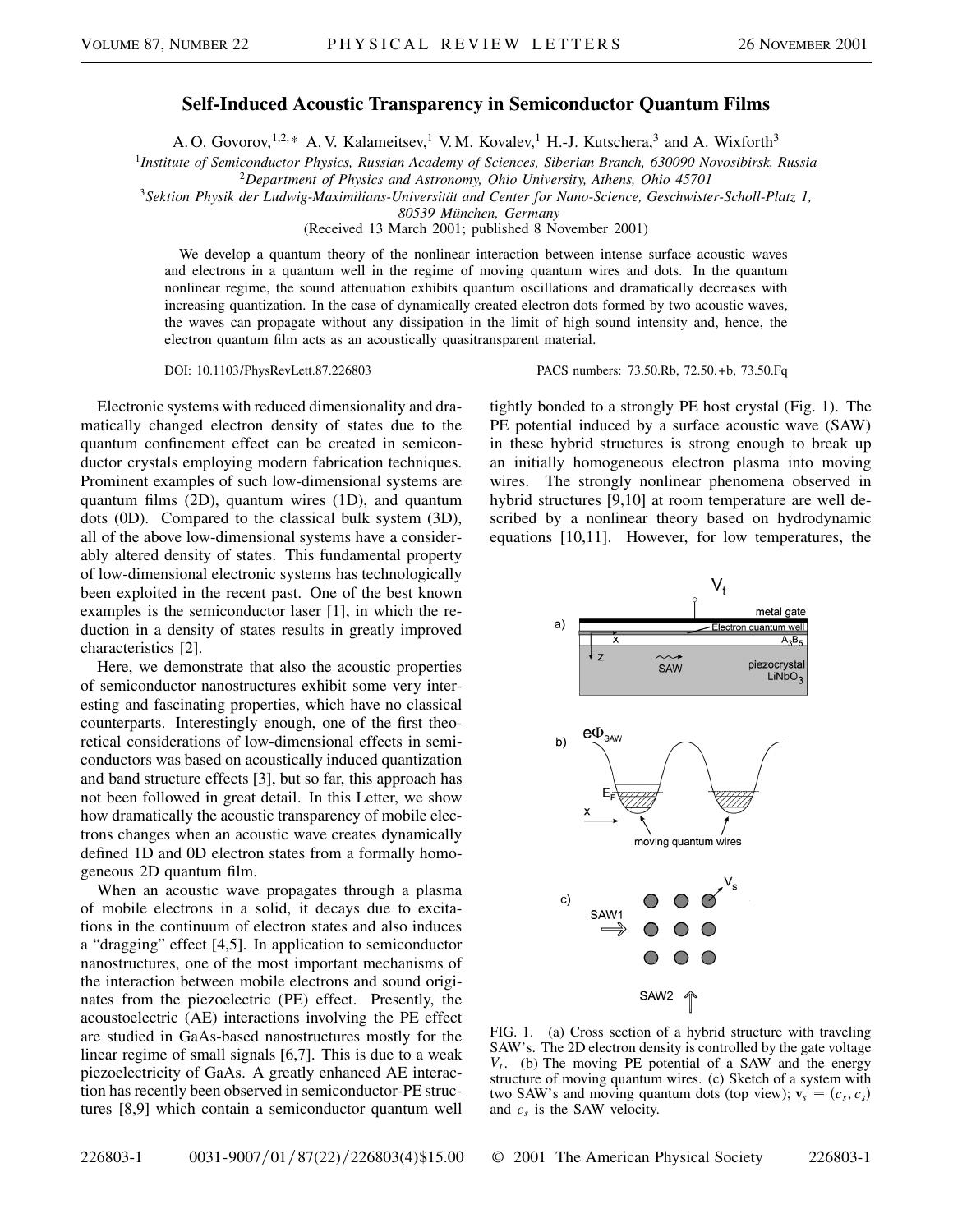classical description can no longer hold because of the quantization induced by an intense SAW [3,12].

Here, we develop a quantum theory of the AE interaction in a 2D system for the strongly nonlinear regime of SAW-induced moving electron wires and dots. We show that the quantum AE interaction results in selfinduced transparency for the transmission of surface acoustic waves. Along with a dramatic suppression of the sound dissipation we found the regimes of SAW intensities, where quantum oscillations in the SAW transmission can be observed. Our calculations were performed for realistic experimental parameters.

In our model, an intense SAW propagating along a 2D system of mobile electrons (Figs. 1a and 1b) dynamically creates moving quantum wires. Hence, in the presence of this intense SAW an initially homogeneous density of states of a 2D quantum well (Fig. 2a) turns into a 1D density of states, being strongly peaked at the quantization energies [13]. Further transformation into a quasi-zerodimensional (0D) system is possible involving two SAW's [14] with perpendicular momenta (Fig. 1c). Here, the electron motion is confined in both in-plane directions and moving quantum dots with a fully quantized spectrum are dynamically created. In this case, the density of states is a set of delta functions. Thus, intense SAW's reduce the electron density of states from 2D toward 1D and even 0D (Fig. 2a).

A simple picture of the AE effects is as follows: The effective "friction" force for a sound wave originates from the dissipative electric current  $\mathbf{j}_s$  in the plane of a quantum well induced by the PE field of a SAW. The electrons scatter by crystal defects, i.e., by impurities, and in such a way heat the crystal lattice. The sound energy dissipation per unit time and area is given by



FIG. 2. (a) Density of states in 2D, 1D, and 0D electron systems. (b) Intersubband and intrasubband transitions induced by impurities in a moving 1D wire.

$$
Q = \langle \mathbf{j}_s(\mathbf{r}, t) \mathbf{E}_{SAW}(x, t) \rangle_{\mathbf{r}}, \qquad (1)
$$

where  $\langle \ldots \rangle_r$  means averaging over surface area of a macroscopic sample and  $E_{SAW}$  is the PE field induced by a SAW.  $\mathbf{r} = (x, y)$  is the in-plane coordinate and *t* is the time. In our model, the Rayleigh SAW propagates in the *x* direction (Fig. 1a). The dissipative current **j***<sup>s</sup>* implies electron transitions in the continuum of states near the Fermi energy. The energy transfer in such transitions is small since the velocity of sound  $c_s$  is typically much less than the electron Fermi velocity  $v_F$ . So, these quasielastic transitions are possible only near the Fermi surface. Using this argument, we can conclude that in 2D and 3D systems the sound dissipation is quite effective because of the strong electronic scattering in the continuum of states near the Fermi level. The situation in 1D and 0D systems can be very different since the distribution of the density of states over the energy is strongly inhomogeneous (Fig. 2a). The sound attenuation can dramatically be suppressed when the density of states near the Fermi level becomes small (1D) or even vanishes (0D) and electrons near the Fermi level cannot scatter anymore.

We now consider the case when an intense SAW creates moving electron wires with a quantized energy spectrum in the *x* direction. It is convenient to discuss this problem using a moving coordinate system  $(x^{\prime} = x - c_s t, y)$ , where the PE potential of the SAW appears to be static. Near its minima, we approximate this PE potential  $\Phi_{SAW}$  =  $\Phi_{SAW}^{0}$  cos(kx -  $\omega t$ ) =  $\Phi_{SAW}^{0}$  cos(kx') by a parabolic function and consider a single wire for simplicity. Here,  $k$  and  $\omega$  represent the sound momentum and frequency, respectively. The energy spectrum of a wire contains 1D subbands:  $E_{p_y,n} = E_n + p_y^2/2m^*$ , where  $E_n = \hbar \Omega_0 (n +$  $1/2$ ,  $\hbar\Omega_0$  is the quantization energy, *n* is the subband number,  $p_v$  is the momentum along a wire, and  $m^*$  is the effective electron mass. At relatively small intensity of sound, electrons occupy many 1D subbands and the system is quasi-2D with almost continuous density of states. In the latter case, the sound dissipation is expected to be high. The main contribution to the dissipation *Q* comes from quasielastic transitions between closely located subbands. However, the quantization energy increases with the PE potential:  $\hbar\Omega_0 \propto \sqrt{\Phi_{\rm SAW}^0}$ . For a fixed number of electrons and sufficiently high intensity of sound, the electrons fill only the few lowest subbands (Fig. 2b) and quantum effects start to play a major role. In this regime, the SAW dissipation basically reflects the density of states and oscillates with increasing  $\Phi_{SAW}^0$ . Eventually, for the higher PE potential only the lowest subband becomes occupied by electrons (Fig. 2b) and transitions between subbands are no longer possible because of the quasielastic character of scattering. Nevertheless, intrasubband scattering (Fig. 2b) remains allowed even at very high SAW intensities. Thus, we see that the SAW dissipation cannot vanish even at very high sound intensity but the magnitude of dissipation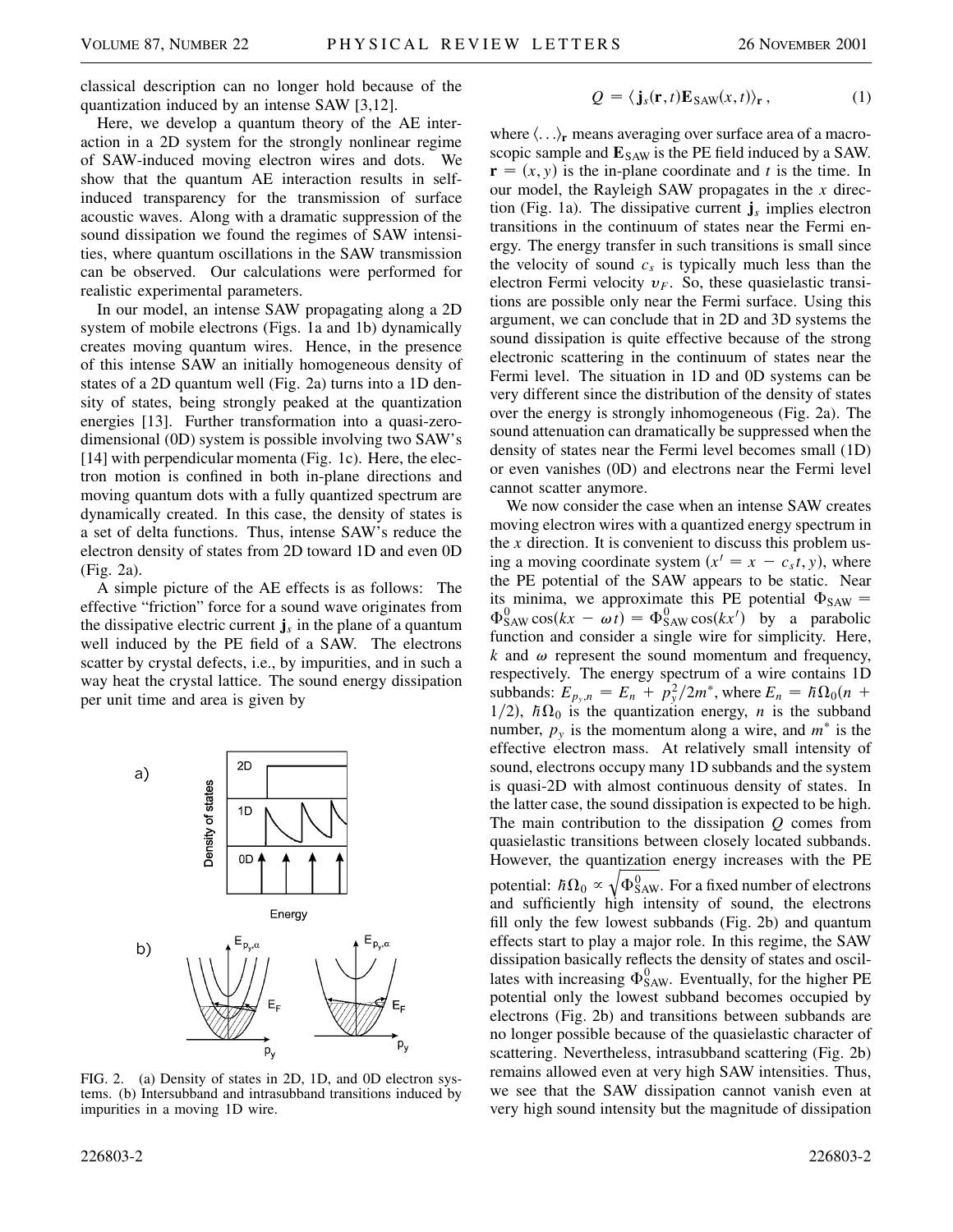should strongly decrease. Such behavior of the calculated absorption in the regime of quantum wires is seen in Fig. 3. When  $\Phi_{SAW}^0 > 0.5$  V, only residual intrasubband scattering remains possible and the absorption becomes saturated at its minimal value. Of course, the described phenomena are well expressed at low temperatures *T*.

To quantitatively describe the nonlinear quantum effects, we use a moving coordinate system  $(x', y)$ , in which the random impurity potential becomes time dependent. We assume the Coulomb impurities to be distributed in space with a homogeneous 3D density,  $N_t$ . To find the electron current, we use the equation of motion for the single particle density matrix  $\hat{f}$  within the framework of the selfconsistent field approximation [15],

$$
\frac{\partial \hat{f}}{\partial t} + \frac{i}{\hbar} [\hat{H}, \hat{f}] = \left(\frac{\partial \hat{f}}{\partial t}\right)_{\text{collisions}},
$$
 (2)

where the Hamiltonian  $\hat{H}$  includes the random impurity potential and the collision term describes weak electronelectron and electron-phonon interactions. Equation (2) can be solved in the framework of time-dependent perturbation theory regarding the impurity potential as a weak perturbation [16]. Then, we obtain the dissipation of a SAW in the form



FIG. 3. Calculated SAW absorption in dynamically defined quantum wires as a function of the potential amplitude  $\Phi_{\text{SAW}}^0$  for various temperatures *T*. The parameters are given in the text. Inset: SAW absorption  $Q_{\text{class}}(\Phi_{\text{SAW}}^0)$  for a classical electron system at room temperature.

$$
Q = \frac{N_t}{\lambda(2\pi)^2\hbar} \sum_{n,n'} \int dq_x dq_y D_{n,n'}(q_y, c_s q_x) |A_{n,n'}(q_x)|^2 \langle |U_0(q_x, q_y, Z_i)|^2 \rangle_{Z_i} \int dp_y c_s q_x (f_{p_y,n}^0 - f_{p_y+q_y,n'}^0) \times \delta(\hbar c_s q_x + E_{p_y,n} - E_{p_y+q_y,n'}), \qquad (3)
$$

where  $A_{n,n'}(q_x) = \int dx \psi_n(x) \psi_{n'}(x) e^{iq_x x}, \psi_n(x')$  is the electron wave function in a wire;  $U_0(q_x, q_y, Z_i)$  is the 2D Fourier transform of the single impurity potential with the vertical coordinate  $Z_i$  and  $\langle \ldots \rangle_{Z_i}$  means averaging over  $Z_i$ ;  $f_{p_y,n}^0$  is the Fermi distribution function and  $D_{n,n'}(q_y, \omega)$  is the screening factor. For our numerical calculations (Fig. 3) we used the following parameters: the wavelength  $\lambda = 1$   $\mu$ m,  $c_s = 3.9 \times 10^5$  cm/s, the 1D electron density  $N_L = 4 \times 10^5$  cm<sup>-1</sup>,  $N_s = N_L/\lambda = 4 \times 10^9$  cm<sup>-2</sup>,  $N_t = 4.1 \times 10^{14}$  cm<sup>-3</sup>, and  $m^* = 0.07m_0$ . The parameter  $N_t$  is found from the low-temperature mobility of a 2D homogeneous gas,  $\mu_{2D}$ ;  $\mu_{2D} = 3 \times 10^6 \text{ cm}^2/\text{V s}$ at the 2D density  $N_s = 3 \times 10^{11}$  cm<sup>-2</sup>. Also, we have neglected the weak electron-phonon scattering assuming the low-temperature regime  $[1,12]$ . Equation  $(3)$  has a clear sense and describes impurity-induced transitions between various states in a quantum wire (Fig. 2b). It reproduces the physical picture described above very well.

The quantum picture of the AE interaction is significantly changed from the classical one. At room temperature, the absorption is an increasing function of  $\Phi_{SAW}^0$  and becomes saturated for high sound intensities in the regime when a SAW totally traps all electrons into wires (Fig. 3 inset) [10,11]. For the typical room-temperature parameters  $\mu_{2D} = 5000 \text{ cm}^2/\text{V s}$  and  $N_s = 4 \times 10^9 \text{ cm}^{-2}$  [9], we obtain  $Q_{\text{max}} \approx 2 \times 10^{-2} \text{ W/cm}^2$  which is a few orders of magnitude larger than the calculated quantum-limit absorption.

In the case of dynamically created quantum dots, the effect of the quantization is even stronger as the density of states can vanish near the Fermi level and any quasielastic transitions become impossible at sufficiently high sound intensity. We now consider two perpendicular sound waves, SAW1 and SAW2, producing PE potentials  $\Phi_{SAW1(2)}^0$  (Fig. 1c). A quantum dot created by the SAW's can be regarded as a 2D anisotropic harmonic oscillator with two frequencies:  $\Omega_{\text{SAW1}(2)} \propto \sqrt{\Phi_{\text{SAW1}(2)}^0}$ . Calculations for the case of quantum dots are very similar to those related to the wires [16]. For the symmetric case  $\Phi_{SAW1}^0 = \Phi_{SAW2}^0 = \Phi_{SAW}^0$ , the asymptotic behavior for the absorption of both SAW's is

$$
Q_{\text{tot}} \propto e^{-(\hbar\Omega_0/2m^*c_s^2)} = e^{-\sqrt{\Phi_{\text{SAW}}^0/\Phi_s}}, \tag{4}
$$

where  $\Omega_0 = \Omega_{\text{SAW1}(2)}$ ,  $\Phi_s = 4(m^*c_s^2)^2 \times m^* / [e\hbar^2 k^2]$ , and  $\Phi_{SAW}^{0} \rightarrow \infty$ . In the limit of large SAW intensities, the absorption decreases exponentially. The latter is based on the inequality  $\hbar c_s/l_0 \ll \hbar\Omega_0$ , where  $l_0 = \sqrt{\hbar/m^* \Omega_0}$ . The effect of quantization on the SAW absorption is really drastic (Fig. 4). The maximal PE potentials achieved for